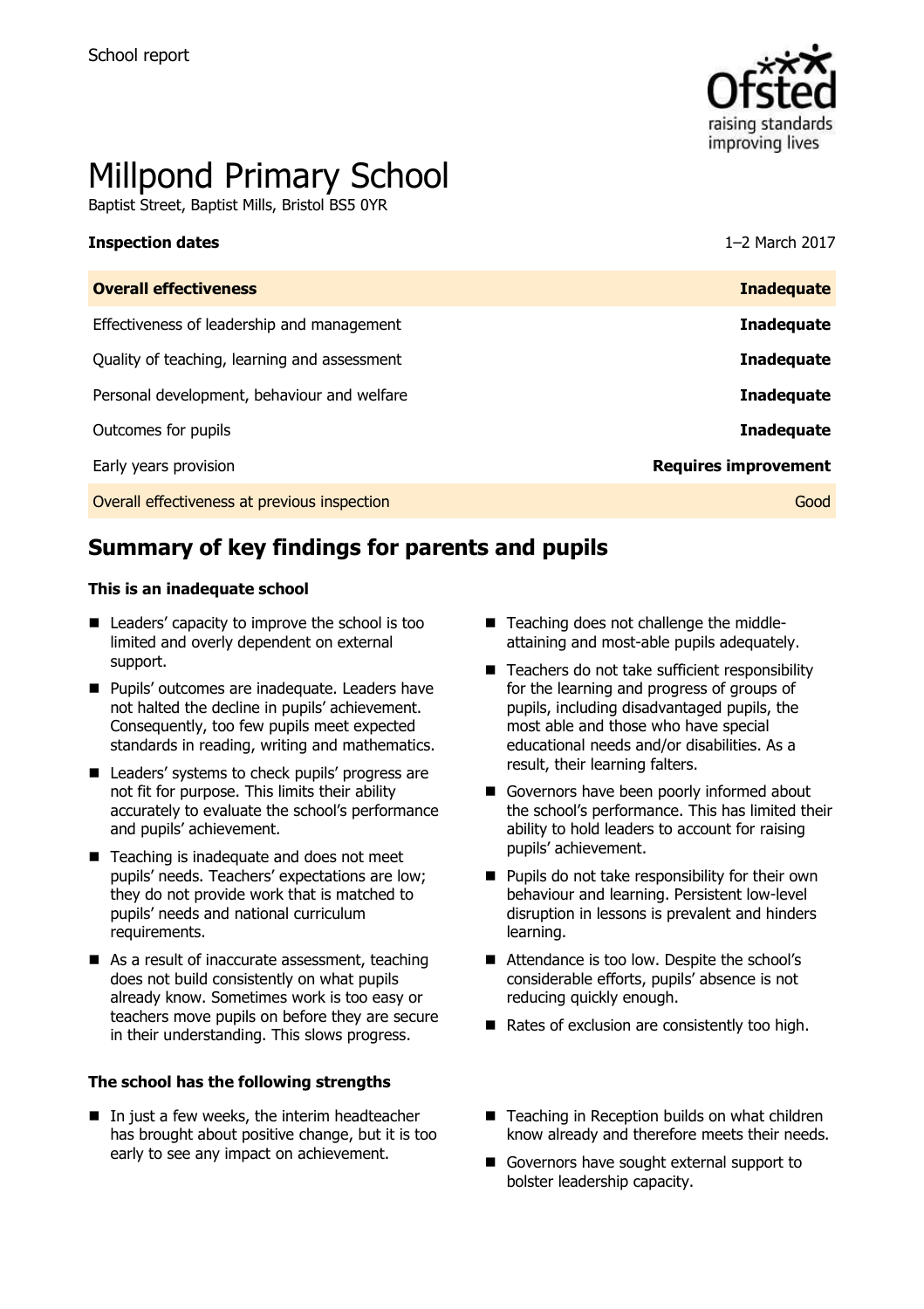

# **Full report**

In accordance with section 44(1) of the Education Act 2005, Her Majesty's Chief Inspector is of the opinion that this school requires special measures because it is failing to give its pupils an acceptable standard of education and the persons responsible for leading, managing or governing the school are not demonstrating the capacity to secure the necessary improvement in the school.

### **What does the school need to do to improve further?**

- Improve the effectiveness of leadership and management by:
	- securing leadership capacity in the school so that leadership is not reliant on external support
	- equipping leaders to take effective action to eliminate inadequate teaching
	- establishing clear systems to check on the progress of groups of pupils so that whole-school effectiveness can be measured accurately
	- ensuring that governors receive accurate and detailed information that enables them to hold the school to account
	- ensuring that governors know the impact teaching has on pupils' progress, and check more rigorously on the performance of specific groups of pupils, including those who are disadvantaged, the most able and those who have special educational needs and/or disabilities
	- insisting that teachers' assessment is accurate and that they use it to plan work to meet the needs of pupils
	- insisting that expectations of teaching staff are consistently high and the requirements of the national curriculum are fully met.
- **IMPROVE the quality of teaching, learning and assessment urgently by ensuring that** teachers:
	- take sufficient responsibility for the learning and progress of groups of pupils, including disadvantaged pupils, the most able and those who have special educational needs and/or disabilities, so that their progress is consistently good
	- have consistently high expectations of what all groups of pupils can achieve
	- set work that challenges pupils and deepens their understanding so that middleattaining pupils and the most able make good progress.
- **IMPROVE THE PERSONAL DEVELOPMENT, behaviour and welfare of pupils by:** 
	- ensuring that rates of attendance improve for all groups of pupils
	- rapidly improving the attendance of pupils who are persistently absent
	- teaching pupils to take responsibility for their learning and how they behave, so that persistent low-level disruption in lessons is eradicated and exclusion rates fall.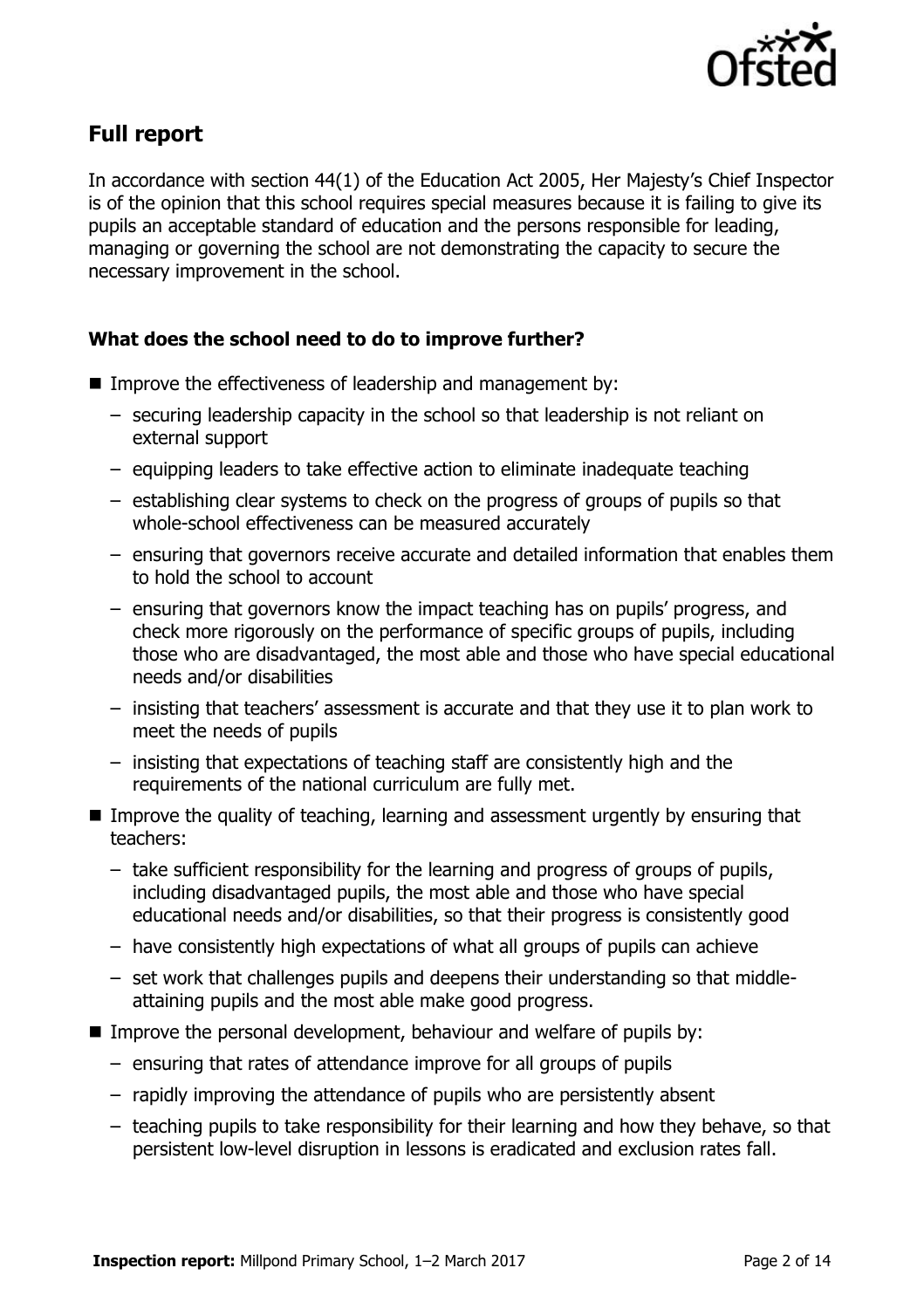

An external review of governance should be undertaken in order to assess how this aspect of leadership and management may be improved.

An external review of the school's use of pupil premium should be undertaken in order to assess how this aspect of leadership and managment may be improved.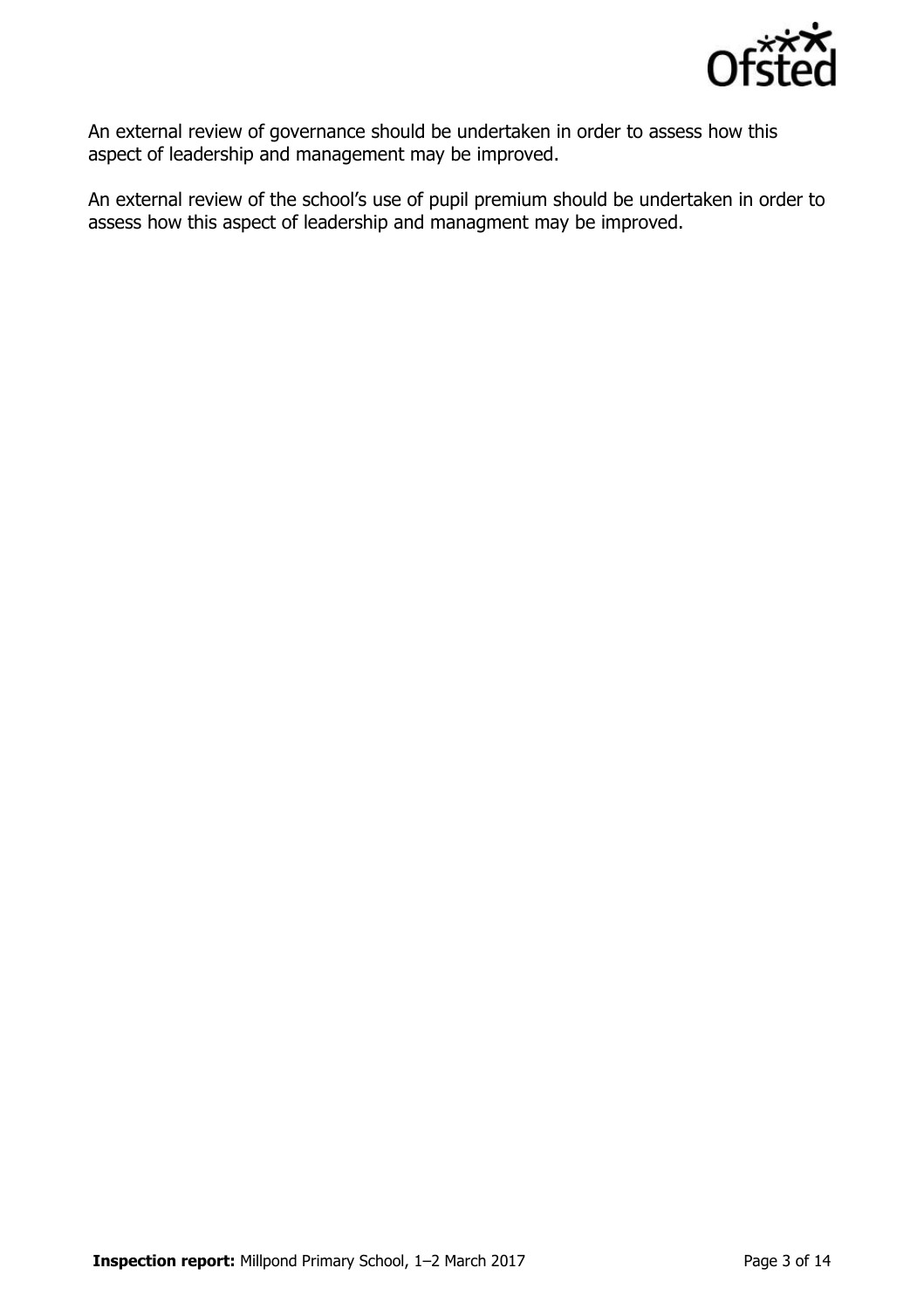

# **Inspection judgements**

#### **Effectiveness of leadership and management Inadequate**

- Leadership has been ineffective. Weaknesses at this school are widespread. Low expectations of teaching and pupils' outcomes are too readily accepted. The school is failing to provide an adequate education for its pupils.
- Leaders, including governors, have not acted quickly enough to tackle the decline in the school's performance since the previous inspection. Pupils' progress in mathematics has been weak over a number of years. In 2016, only one fifth of pupils at the end of Year 6 achieved the expected standard in reading, writing and mathematics. Inspection evidence confirms that this picture is unchanged. Too few pupils are on track; they are not well prepared for the next stage of their education.
- There is no substantive headteacher. The interim headteacher, who has been in place for the last seven weeks, is working determinedly to address the significant weaknesses at the school. However, it is too early to see any impact on raising pupils' achievement.
- There is no up-to-date strategy for school improvement in place. Governors have set short-term targets for improvement but these have not been translated into an improvement plan that is fully understood by staff. This makes it difficult for governors to hold the interim headteacher to account for meeting improvement targets.
- Those in other senior leadership roles do not work strategically to improve pupils' outcomes. They do not routinely track the progress of groups of pupils, for example disadvantaged pupils, pupils who have special educational needs and/or disabilities, boys and the most able. Therefore the school's assessment system is not fit for purpose because leaders cannot accurately evaluate the performance of the school.
- $\blacksquare$  Middle leaders are new to their role and have not been provided with the training they need to carry out their responsibilities effectively. As a result, they have limited impact on the quality of teaching, learning and assessment.
- Leaders have not ensured that pupils have equality in the education they receive. Stark differences in the impact of teaching across the school prevail. This is because the quality of teaching varies considerably from year to year and across classes.
- Leaders do not check the quality of teaching adequately or effectively. Too little emphasis is placed on checking pupils' progress over time. As a result, staff do not get an accurate view of the impact of their teaching on raising outcomes for specific groups of pupils. Pupils' underachievement is not tackled quickly enough.
- Leaders do not ensure that teachers routinely tackle persistent low-level disruption in lessons. Pupils' off-task behaviour is the norm in many classes. This has an adverse effect on pupils' learning. Recent improvements to the way leaders are managing challenging behaviour is helping to reduce incidents of poor behaviour. However, closer checking and reporting is required to bring about more rapid improvement.
- The leadership and management of funding and provision for pupils who have special educational needs and/or disabilities are not fully effective. Leaders have not acted quickly enough to respond to pupils' learning needs. Pupils receive day-to-day support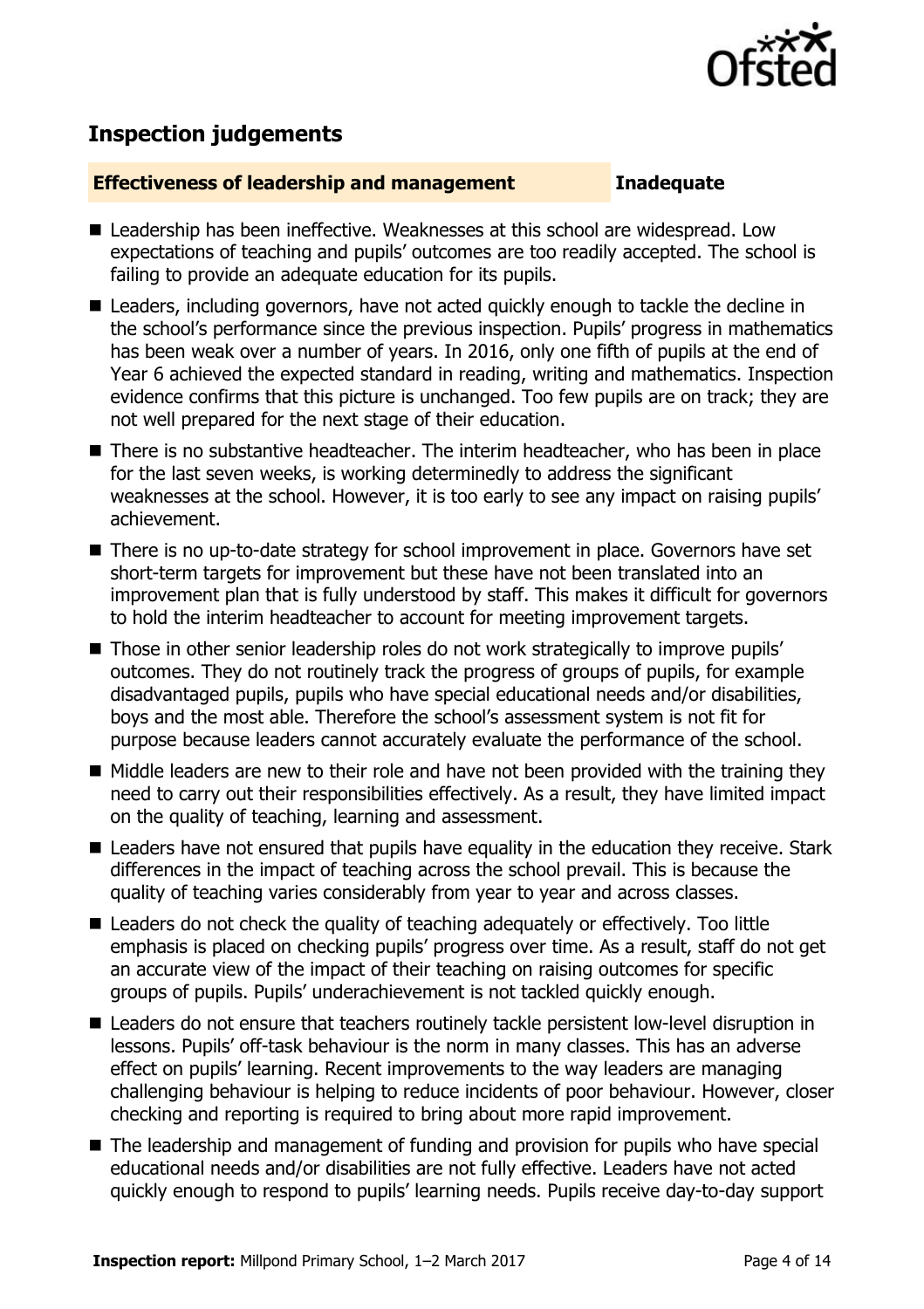

but its impact is variable. Planned interventions for pupils falling behind are tracked by the special educational needs leader. However, not all pupils get access to learning that is matched to their needs. This hinders the progress these pupils make.

- Leaders do not check the impact of the wider curriculum and extra-curricular activities with sufficient rigour. Inspectors found that while a variety of subjects are taught, there is insufficient exposure to tasks that deepen pupils' understanding or require pupils to apply their English and mathematics skills across the curriculum. This hinders pupils' learning and understanding. Pupils find it difficult to talk about the breadth of curriculum on offer or the aspects of their learning they enjoy.
- The sports premium funding is used to encourage pupils to become more physically fit and healthy through specific whole-school projects. Specialist coaches teach a range of sports to pupils.
- Leaders have not been effective in their use of the pupil premium. Until recently, leaders have not evaluated the impact of how this additional funding has been spent. Current records on the school's website do not meet requirements as set out by the Department for Education. Disadvantaged pupils make variable progress across the school.
- Teachers are positive about the training and support they receive. This is developing their subject knowledge and skills, for example their understanding of progression in mathematical skills. However, this is not having a sufficient impact on improving pupils' outcomes across the school.
- Current evaluation of school effectiveness by the local authority accurately identifies considerable weaknesses in the school's performance. The local authority has planned a comprehensive programme of support for the school's leaders. The interim headteacher is acting quickly to respond to widespread weaknesses. Further support from a specialist leader of education is brokered to assist in developing teaching and learning. Regular meetings take place with the school leaders, the local authority and governors, but it is too early to see any improvement in pupils' outcomes.
- $\blacksquare$  Newly qualified teachers may not be appointed.

### **Governance of the school**

- Governors have not been successful in halting the decline in whole-school performance.
- They have not ensured that all statutory policies are updated on time.
- $\blacksquare$  In the absence of an up-to-date improvement plan, governors do not have the information they need from school leaders to hold the school to account for raising pupils' achievement. However, governors are working in close partnership with the local authority and interim headteacher to address the inherent underachievement at the school.
- Governors are using the information they do have to challenge low expectations. For example, governors actively raise questions through meetings and school visits about why pupils' outcomes remain low. They challenge the impact of leaders' actions to improve the quality of teaching and also interrogate attendance information, including persistent absence. However, until recently, they did not receive accurate answers.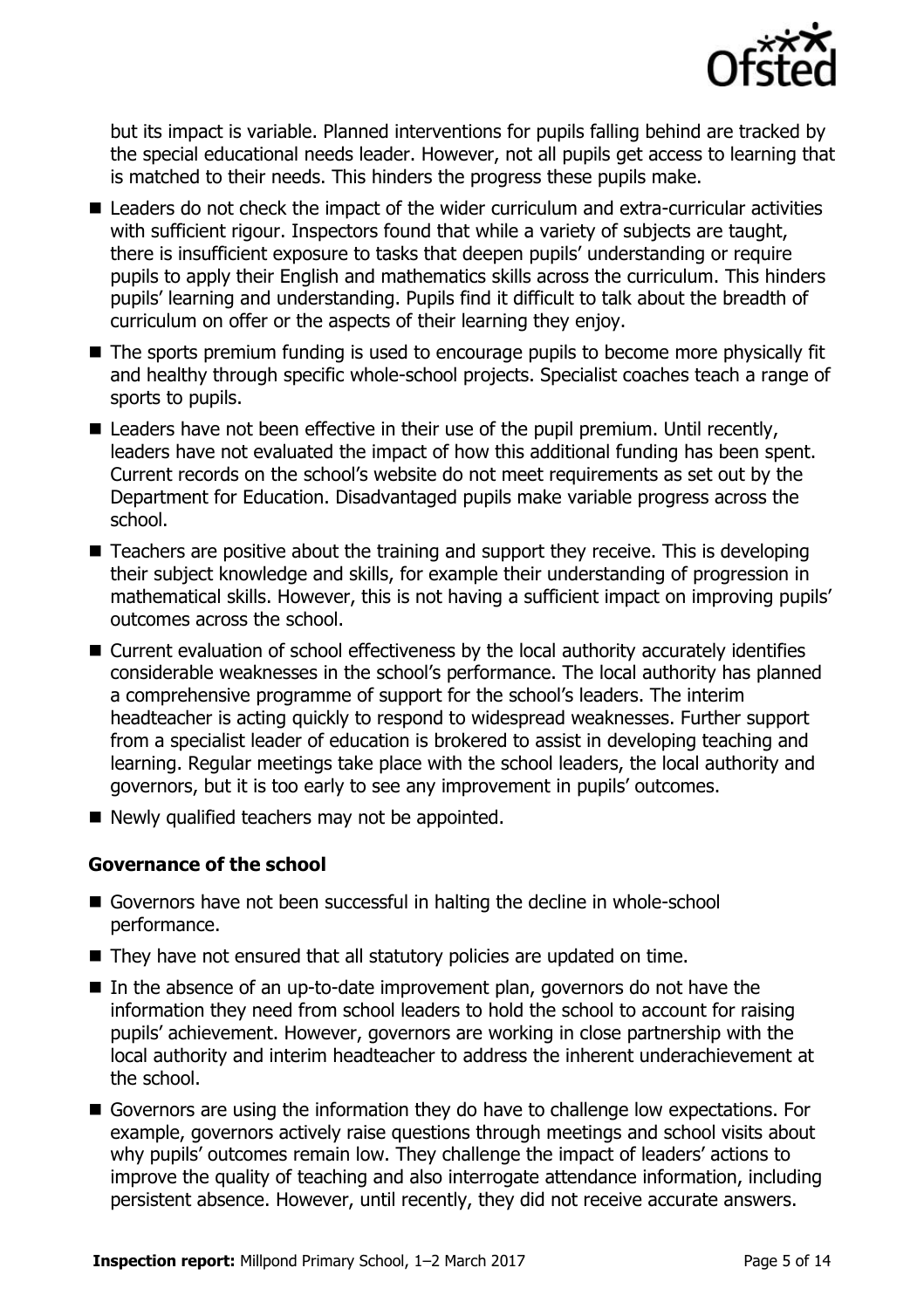

Governors have taken decisive action to bolster leadership capacity, such as by commissioning leadership support from a national leader of education (NLE) in the autumn term and successfully recruiting the current interim headteacher.

### **Safeguarding**

- The arrangements for safeguarding are effective. Those responsible for leading safeguarding work closely with external agencies to minimise children's risk from harm. School documentation confirms that concerns are followed up quickly and records are kept meticulously. Leaders who have specific responsibility for safeguarding make timely referrals, make good use of significant and extensive external agency support, and follow up to ensure that everything is being done to minimise pupils' risk of harm.
- Clear systems are in place to reduce safeguarding risks when parents apply for extended absence. For example, parents are required to provide detailed reasons and information for holidays, and sign to confirm that they understand that female genital mutilation is illegal. The school has a close working relationship with the police and other external agencies in this regard. Systems in place are robust.
- Leaders and governors have ensured that the safeguarding policy was updated in May 2016 following the local authority safeguarding audit. Recent training for all staff is up to date and follows the most recent national guidance as set out in September 2016. However, the policy published on the school's website at the time of inspection had not been updated in line with national requirements.
- Any pupils taken off the school's admission register are referred quickly to the local authority and the correct procedures are followed.
- Leaders check regularly and in detail that pupils using alternative provision attend well, are safe and make good progress.
- Staff have completed training appropriately. However, some aspects of training need to become further embedded across the full staff team. For example, records show that all staff have completed recent safeguarding training, but a small number of staff were less proficient in explaining how to make referrals and follow up concerns.
- **Pupils told inspectors that they feel safe in school and that adults actively listen and** respond to any concerns they have.

#### **Quality of teaching, learning and assessment Inadequate**

- Teaching is inadequate. It is poorly planned and fails to meet the needs of pupils well enough. Current teaching is not eliminating the legacy of pupils' underachievement. As such, pupils have considerable gaps in their knowledge, understanding and skills. This hinders the progress they make towards expected standards.
- Leaders of teaching, learning and assessment have not made the necessary improvements in teaching. Assessment is inaccurate in some classes. This limits teachers' ability to plan work that is matched to pupils' needs. As a result, some work is either too easy, and the same tasks are repeated over time, or work is too hard so pupils cannot access tasks and this slows the progress they make.
- Teaching for the most able pupils is not challenging enough. Pupils have too few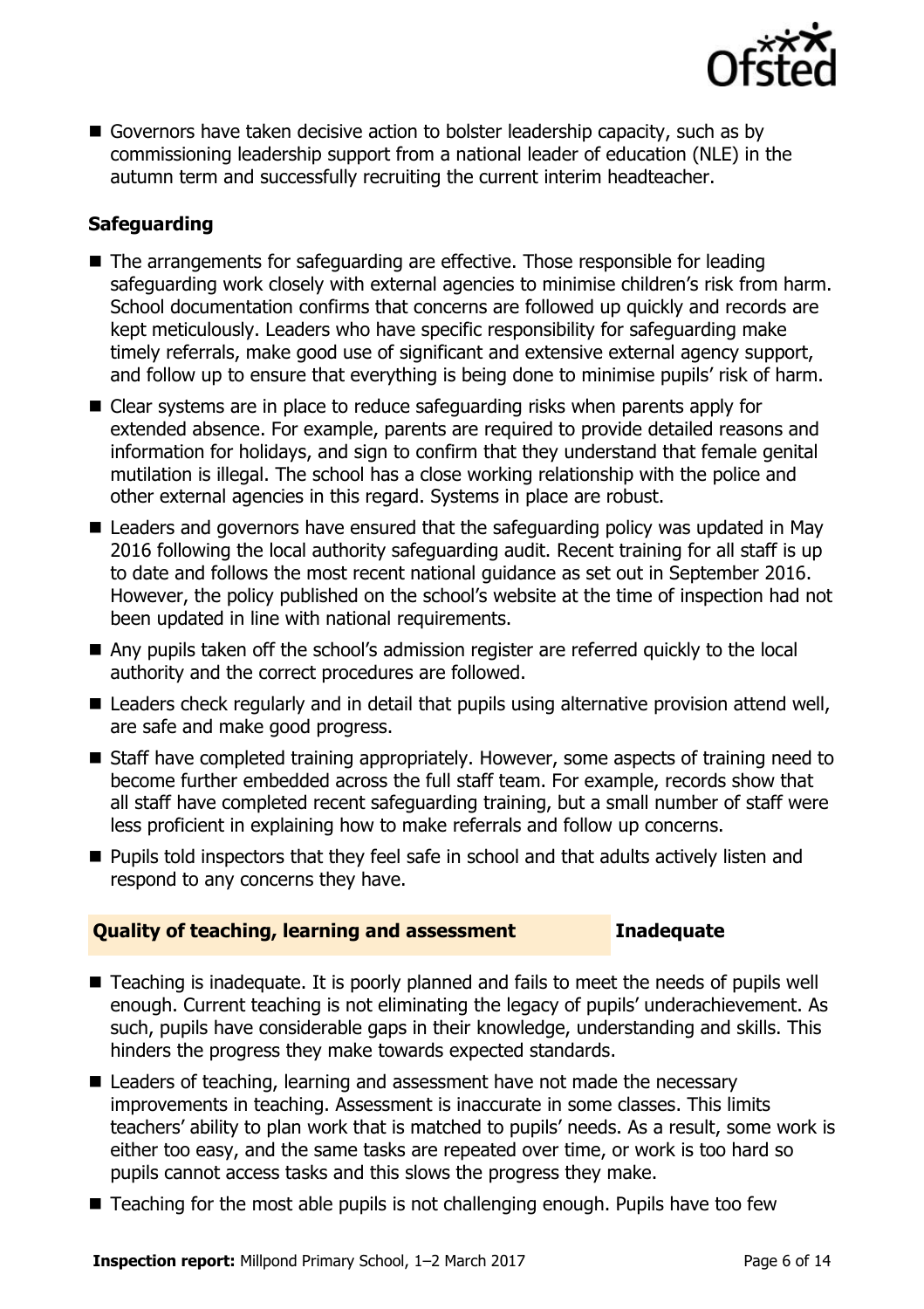

opportunities to deepen their understanding and apply their knowledge and skills across the curriculum.

- Teachers' expectations are too low. This limits pupils' exposure to age-appropriate learning. Pupils' work is left unfinished in some years, particularly by low-attaining pupils. Teachers do not plan work that deepens pupils' understanding.
- Teaching for pupils who have special educational needs and/or disabilities is too variable. This is because teachers are not fully accountable for the progress these pupils make. They do not ensure that work on offer meets their needs well enough. As a result, pupils' progress is inconsistent.
- The impact of additional adults is too variable. In some cases, teachers do not deploy adults effectively and so their impact is limited. In other cases, adults' support does not foster pupils' independence. This hinders pupils' academic progress. Conversely, support through specific intervention is bringing about some improvements to pupils' reading ability.
- Teaching does not consistently motivate or interest pupils. As a result, pupils can find it difficult to sustain their concentration or they only complete the minimum expectation of tasks set. When pupils finish tasks early, additional activities are not routinely provided. Teaching staff do not check pupils' understanding and, as a result, pupils' learning stalls. This has an adverse effect on pupils' progress over time.
- Until recently, the teaching of phonics has not been matched against national curriculum requirements. This has resulted in a decline in pupils' outcomes and slowed pupils' progress.

#### **Personal development, behaviour and welfare Inadequate**

#### **Personal development and welfare**

- The school's work to promote pupils<sup>"</sup> personal development is inadequate.
- **Pupils have little confidence in the school's ability to manage the lack of self-discipline** in lessons. They told inspectors that low-level disruption is regular and that it gets in the way of their learning.
- The school's work does not develop pupils' drive as successful learners. This is because the school curriculum is not supporting pupils well enough to show determination in their learning and make good progress in their work. As a result, pupils are not well prepared for the next stage of their education.
- When work does not capture their imagination, pupils get easily bored or fail to sustain concentration. This is not routinely picked up by teachers and has a negative impact on pupils' learning.
- Pupils who have special educational needs and/or disabilities benefit from positive care and emotional support, but they are not well prepared for the next phase of their education because their academic progress is too limited.
- Breakfast club provides a safe and positive start to the day for pupils, their siblings and parents. Families sign in electronically each day to keep everyone safe. Pupils like coming and benefit from a healthy breakfast and a variety of games to play.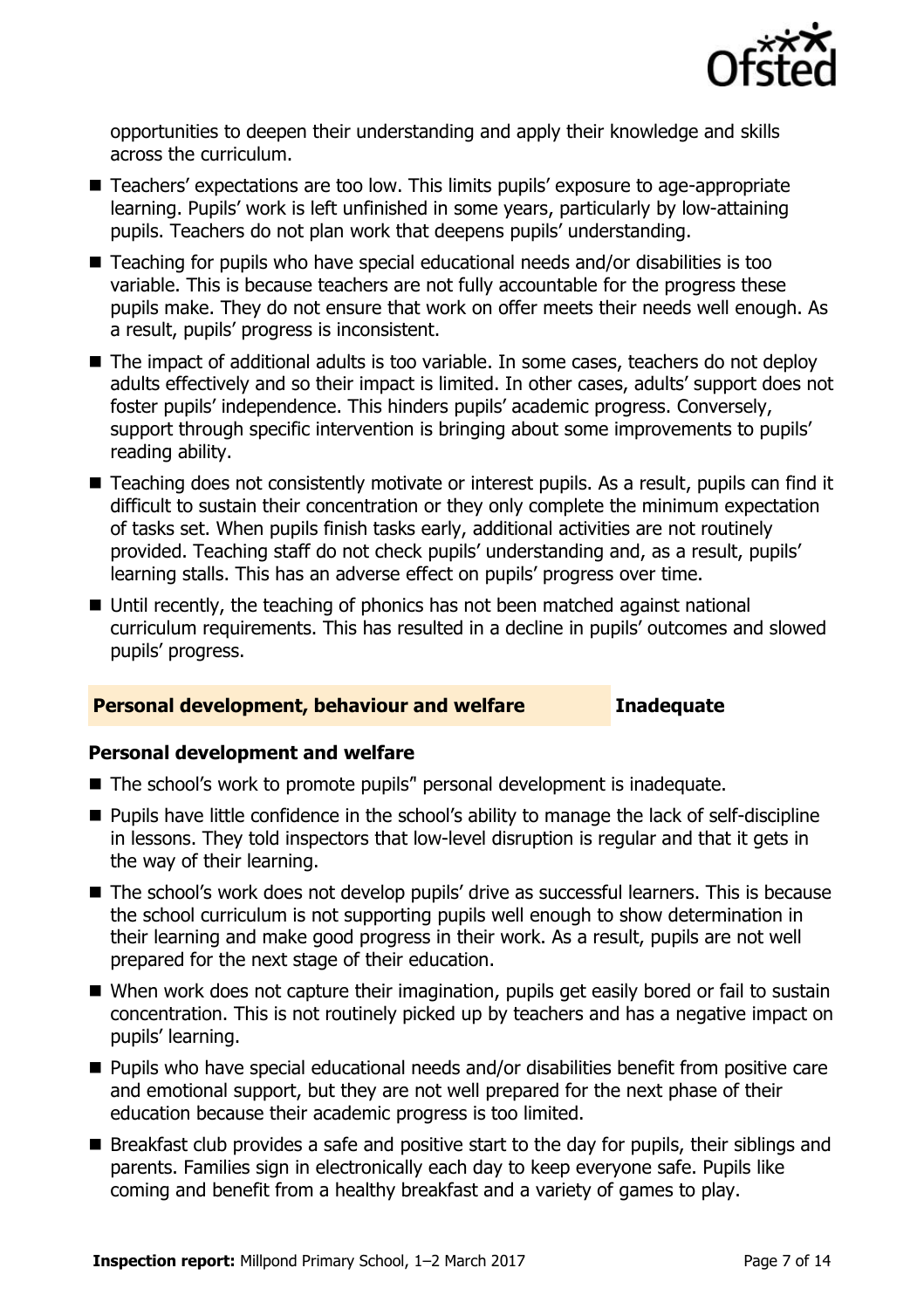

**Pupils told inspectors that they feel safe in school. When they have concerns, they** know who to go to and adults follow up any concerns quickly. Pupils talk positively about 'the nest', which provides nurture provision within the school. Pupils say that bullying is rare.

### **Behaviour**

- The behaviour of pupils is inadequate. Pupils' lack of engagement and persistent lowlevel disruption have an adverse effect on learning. Some pupils are disrespectful and talk over teachers when they are addressing the class. This limits the learning of others. As a result, pupils are not on track to meet expected standards.
- **Pupils' attendance is consistently too low. Rates of attendance vary considerably from** one year group to another. In Year 6, attendance is above the national average. This higher rate of attendance masks poor attendance in other year groups, for example in Year 4. Too many pupils take extended unauthorised holidays during term time or are absent for extended periods.
- The proportion of pupils who are persistently absent remains too high. Reasons for persistent absence are tracked carefully and external agencies used routinely to minimise risk.
- Appropriate external agency support is used extensively to support families to improve attendance. As a result, attendance is gradually improving this year. The parent support adviser and inclusion leader are having a positive impact on minimising pupils' lateness to school.
- Since the previous inspection, exclusions have been consistently higher than the national average. The school works closely with the local authority and external agencies to secure safe and appropriate education for those pupils with challenging behaviour and social, emotional and mental health needs who find it difficult to maintain positive behaviour within the school. However, despite considerable multi-agency support, rates of exclusion of a small number of pupils are not reducing quickly enough.
- For those pupils who are educated off-site and attend alternative provision centres, records of their attendance, academic progress and well-being are detailed and kept up to date. Leaders maintain a strong effort to reintegrate these pupils back into mainstream education.

### **Outcomes for pupils Inadequate**

- **Pupils are not making the progress of which they are capable because leaders' and** teachers' expectations are too low.
- Too often, pupils make insufficient progress as a result of weak teaching. The legacy of underachievement is not being successfully addressed. Where stronger teaching is evident, it is not making up for the weak teaching that pupils have encountered elsewhere in the school.
- Some assessment information collected is inaccurate; it does not reflect the quality of work in pupils' books and is overgenerous. The interim headteacher is taking swift action to rectify this, but it is too early to see any impact.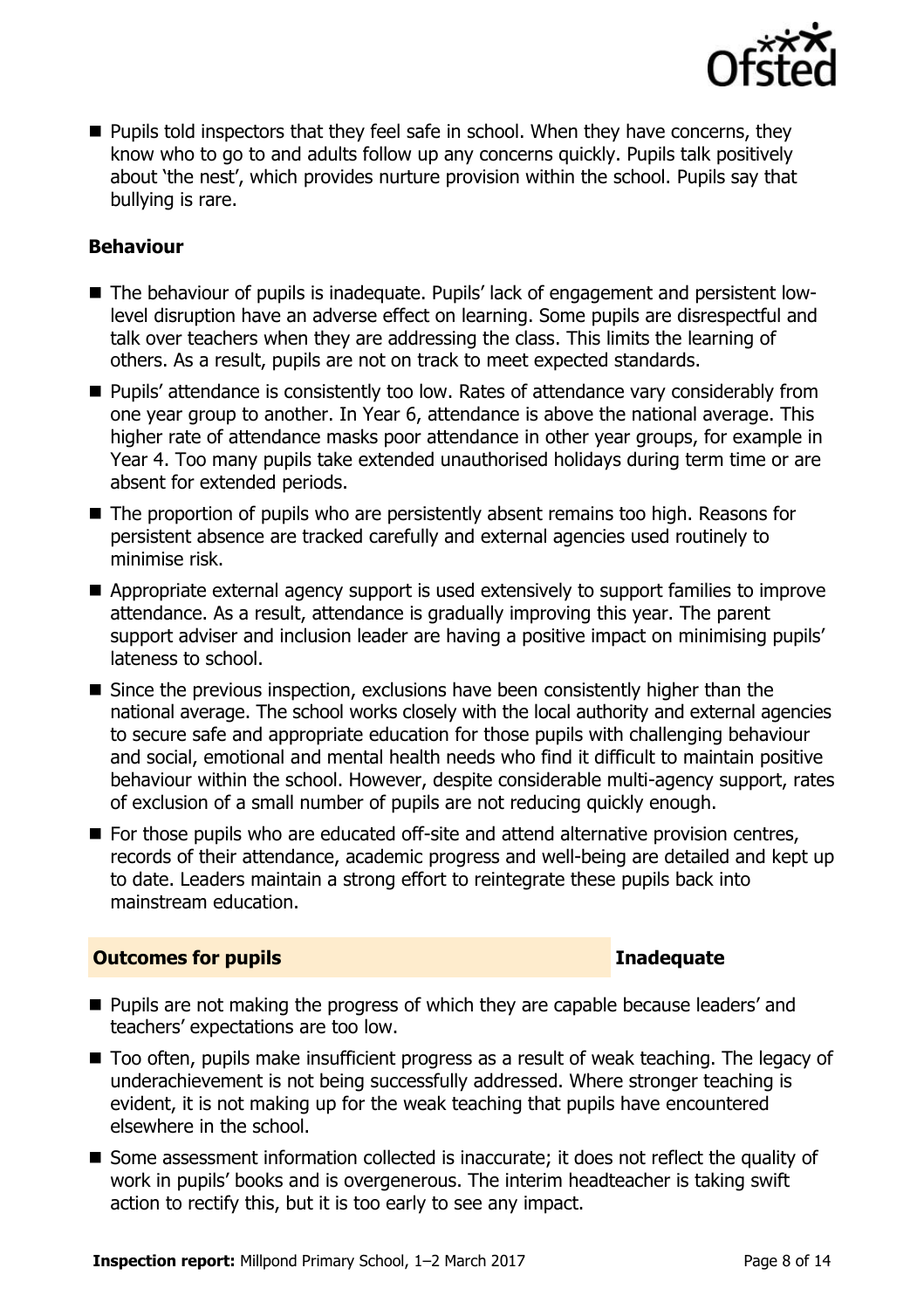

- Progress for disadvantaged pupils, those who have special educational needs and/or disabilities, boys and the most able is too variable across the school because their access to appropriate learning differs too much from class to class.
- At key stage 2, pupils' achievement has declined considerably. Pupils' achievement is considerably lower than that achieved nationally in reading, writing and mathematics. For the last three years, published outcomes show that progress in writing and mathematics has been considerably below average. For those pupils with middle prior attainment in 2016, their achievement was in the bottom 10% nationally in writing and mathematics.
- In key stage 1, too few pupils reached expected standards in reading, writing and mathematics. Too few pupils build effectively on their knowledge and skills from early years to the end of key stage 1. Now in Year 3, these pupils are not catching up quickly enough.
- **Phonics outcomes have declined over the last three years. Leaders' low expectations of** what should be taught have limited pupils' exposure to appropriate work. As a result, until recently, too few pupils had access to the Year 1 curriculum and consequently failed to meet the expected standards in the Year 1 phonics screening check. For pupils currently in Year 1, teaching remains too inconsistent and consequently too few pupils are on track to meet the expected standard this year.
- Over the last three years, the proportion of pupils reaching a good level of development, the standards expected at the end of early years, has increased steadily. Inspection evidence confirms that teaching is well matched to children's needs so that children make strong progress from their low starting points during their time in Reception. However, outcomes remain below the national average.

### **Early years provision**

- The strategic leadership of early years requires improvement. There are too many inconsistencies in the quality of provision for it to be good. Leaders do not check the impact of teaching and planned interventions to accelerate children's learning regularly enough. As a result, leaders do not have a clear enough understanding of children's progress in early years. The school's self-evaluation of early years is overgenerous.
- Leaders do not check the impact of pupil premium funding regularly enough. Therefore, senior leaders cannot report accurately on its impact.
- In Nursery, teaching does not consistently take into account what children can already do in order to move them on in their learning. For example, where children are developing their understanding of single words and phrases, but do not use the correct vocabulary for an object, adults do not correct or model the right word. This means that children continue to use inaccuracies in language and this limits their language development.
- A range of activities are on offer for children to enjoy indoors and outside. The curriculum is broad and balanced. Children settle quickly because there are clear routines and adults form strong relationships.
- Staff in Nursery accurately record what children can and cannot do and track their progress. Regular assessments capture children at work. However, adults do not check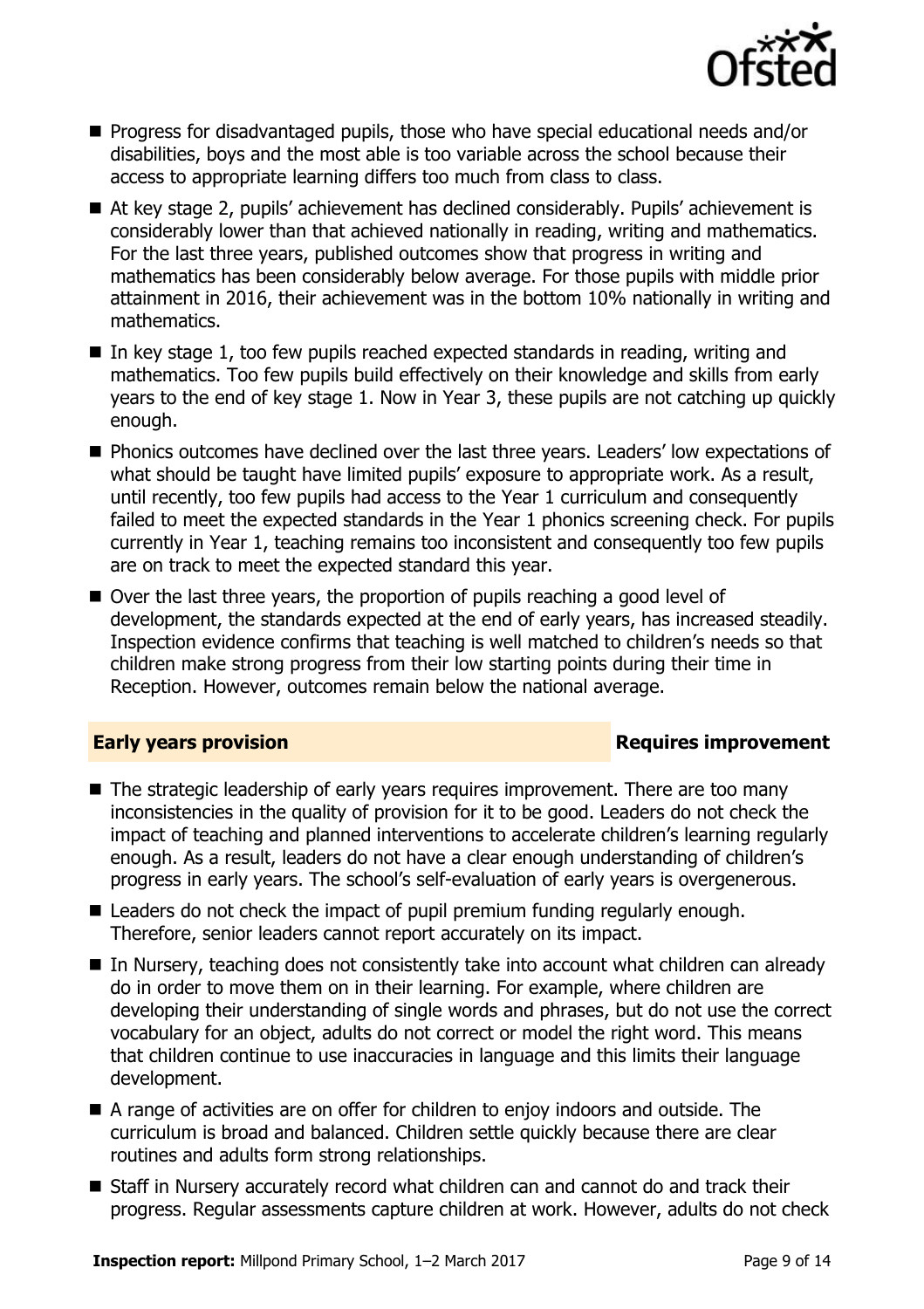

children's understanding or develop their learning regularly enough and so, for some children, their learning falters.

- In Reception, teaching meets children's needs well. Any prior gaps in experience are tackled effectively so that children are catching up towards the standards that are expected for their age. Children show high levels of independence, interest and enthusiasm for their learning. For example, children cooperated maturely when using pairs of 'describing binoculars' to focus on a dinosaur landscape scene. This encouraged them to construct ideas and speak in full sentences.
- In Reception, teaching places a high priority on language development and personal, social and emotional development. As such, the provision on offer builds consistently on children's prior understanding. Weaknesses in children's speech and language development and writing are accurately identified and being tackled robustly. Teaching helps children to write sentences accurately and develop their letter formation well. As a result, children are getting the quality teaching and support they need.
- Although some children make rapid progress across the early years, too few enter Year 1 with the knowledge and skills expected for their age.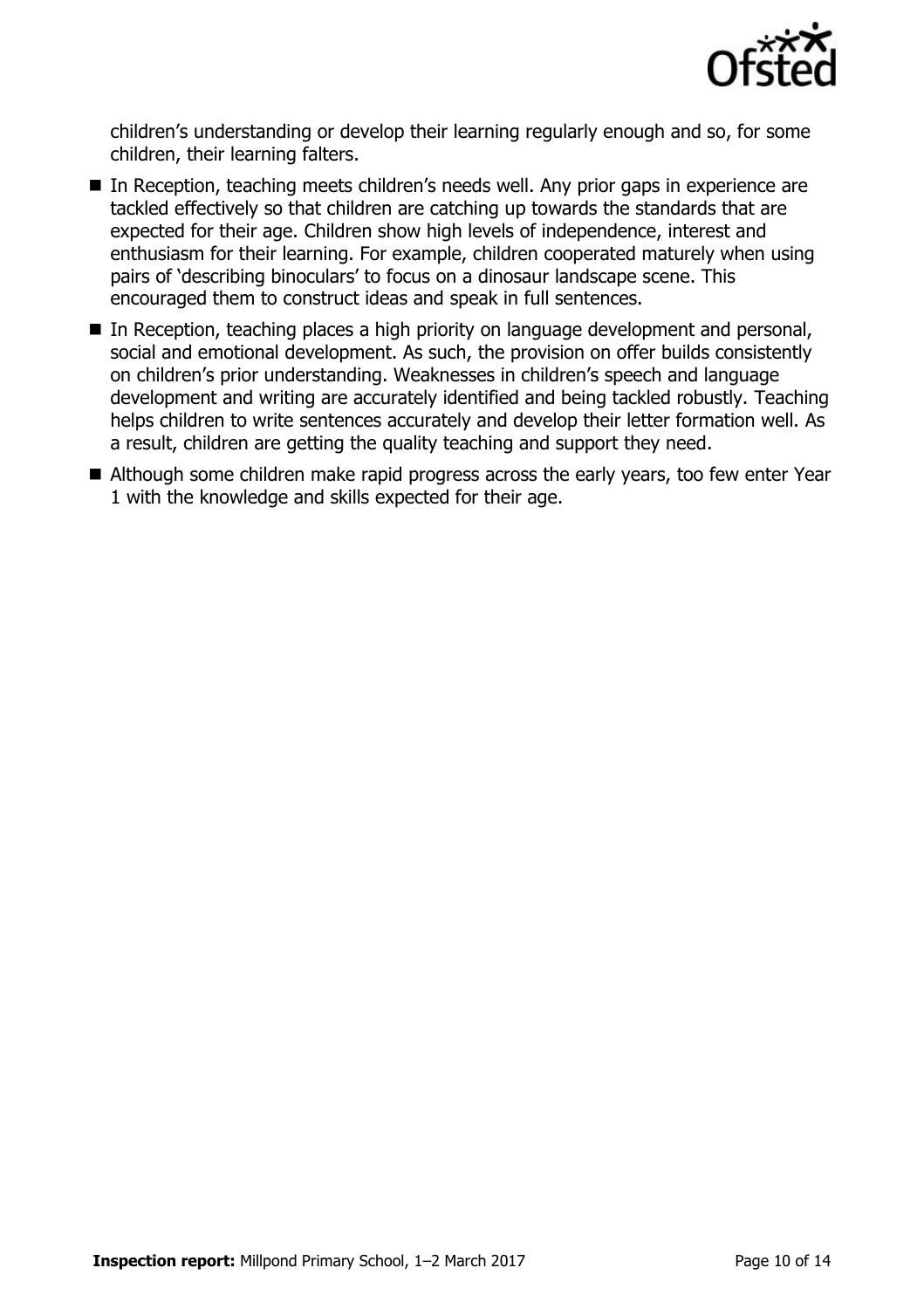

# **School details**

| Unique reference number | 109137          |
|-------------------------|-----------------|
| Local authority         | City of Bristol |
| Inspection number       | 10024994        |

This inspection was carried out under section 8 of the Education Act 2005. The inspection was also deemed a section 5 inspection under the same Act.

| Type of school                      | Primary                         |
|-------------------------------------|---------------------------------|
| School category                     | Community                       |
| Age range of pupils                 | 3 to 11                         |
| Gender of pupils                    | Mixed                           |
| Number of pupils on the school roll | 321                             |
| Appropriate authority               | The governing body              |
| Chair                               | <b>Therese Gillespie</b>        |
| <b>Interim Headteacher</b>          | Margaret Gwynne                 |
| Telephone number                    | 01173 773085                    |
| Website                             | www.millpond-primary-school.com |
| Email address                       | school@millpondprimary.org      |
| Date of previous inspection         | 5-6 March 2013                  |

### **Information about this school**

- This is a larger than the average-sized primary school. Numbers on roll are falling. This has resulted in a reduction in the number of classes in the school.
- The substantive headteacher left in December 2016. There is an interim headteacher who has been in post for seven weeks.
- $\blacksquare$  There have been seven new members of the governing body since 2015.
- The school has undergone considerable staff changes recently and since the previous inspection.
- A significant majority of pupils do not speak English as their first language.
- $\blacksquare$  The proportion of pupils for whom the pupil premium provides support is above the national average.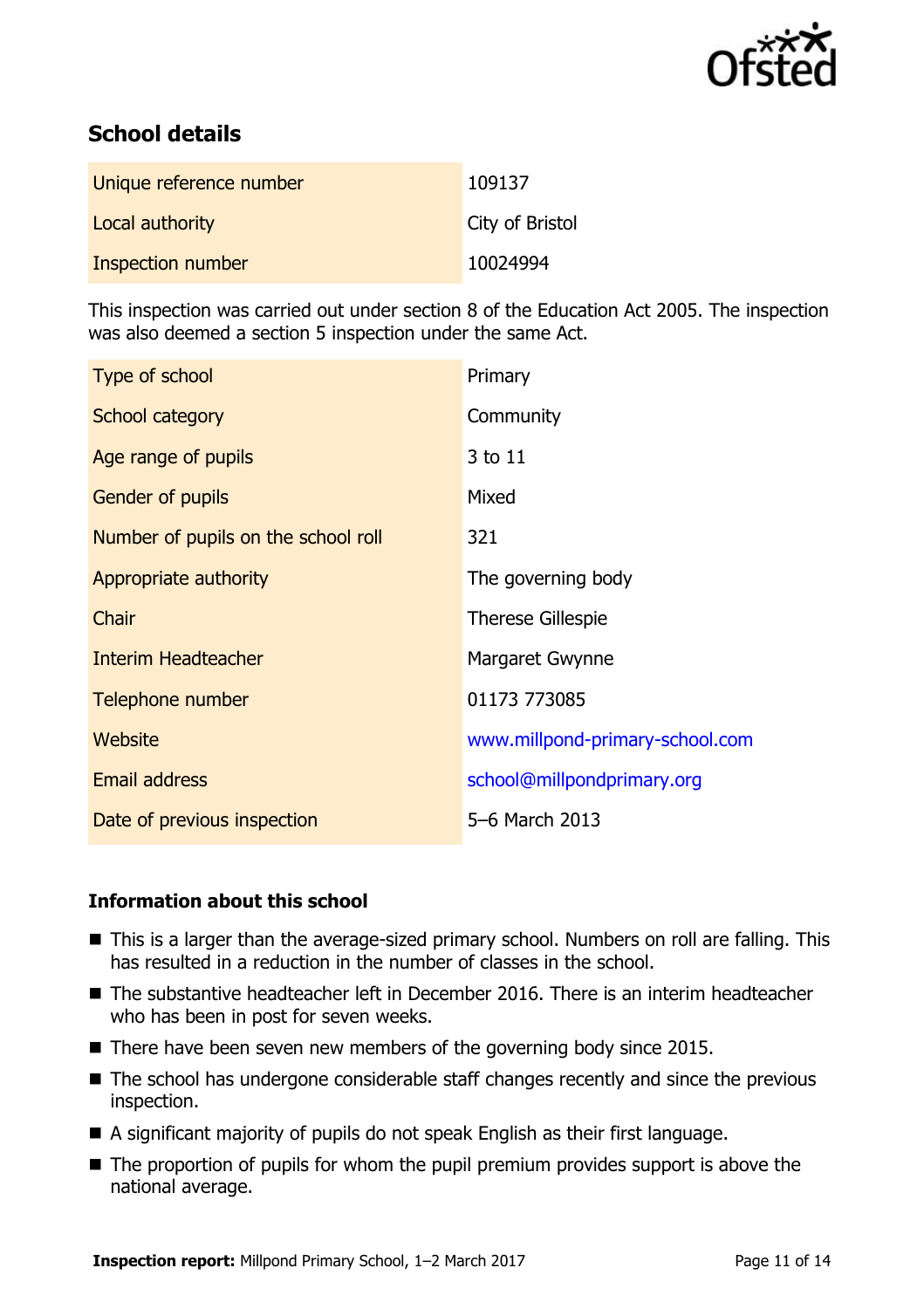

- The proportion of pupils who have special educational needs and/or disabilities is well above the national average.
- There is a breakfast club and after-school club managed by the school.
- Nursery children attend part time. Children in Reception attend full time.
- A very small number of pupils with emotional or behavioural needs attend off-site provision with Education 1<sup>st</sup> Learning Centre or Cabot Learning Federation.
- The school does not meet the government's current floor standards, which set the minimum expectations for pupils' attainment and progress in English and mathematics.
- The school does not meet requirements on the publication of information about school performance and pupil premium on its website.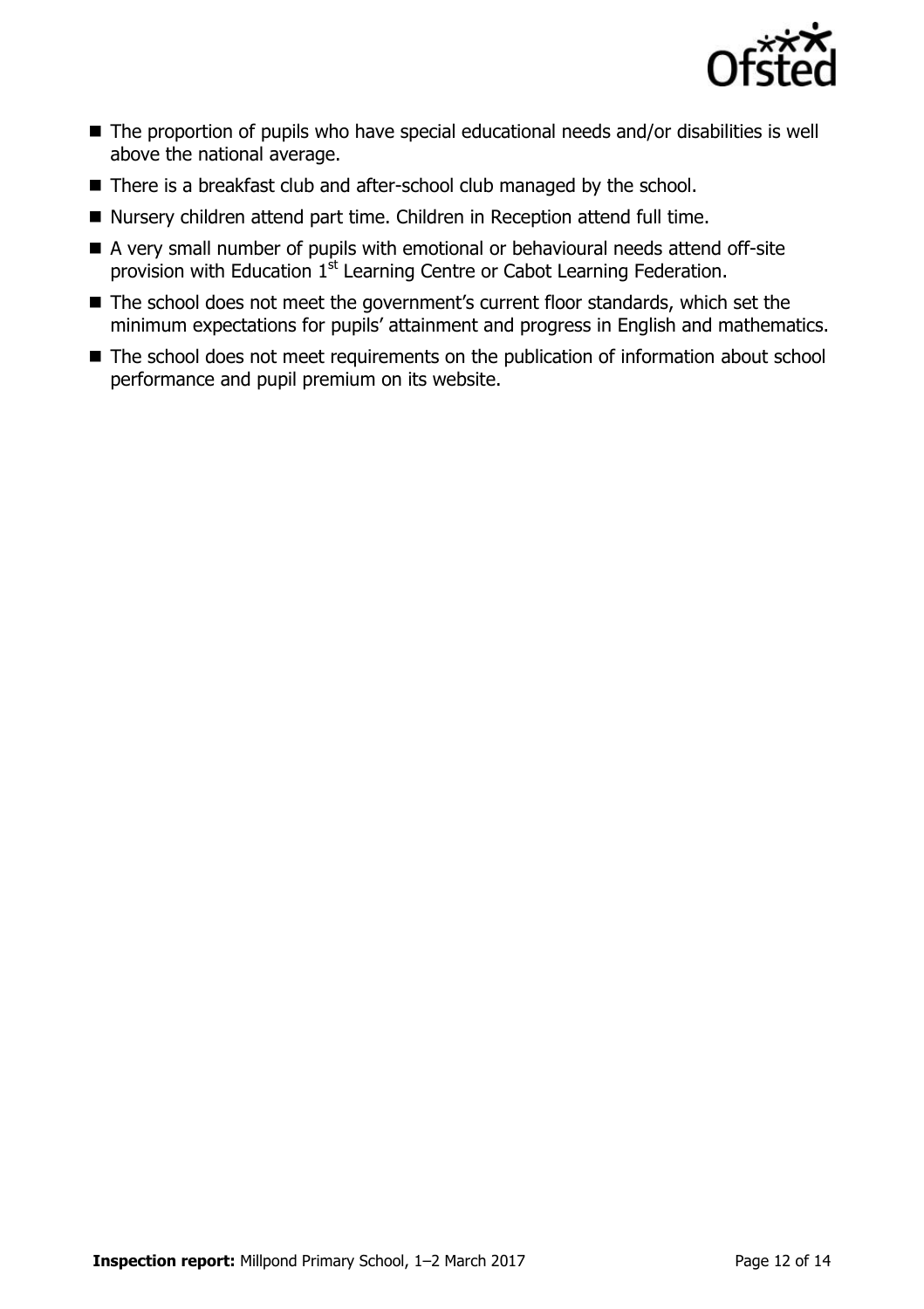

# **Information about this inspection**

- Inspectors observed pupils' learning across the school. Some learning was observed jointly with the interim headteacher.
- Inspectors looked at pupils' books to establish the quality of their current work and their progress over time. They listened to pupils read.
- Inspectors scrutinised a variety of school documents to ascertain the school's evaluation of its performance.
- Records relating to behaviour and safety, attendance and safeguarding were also reviewed. Inspectors also reviewed the school's performance information.
- Meetings were held with the headteacher, assistant headteachers, school business manager, middle leaders and a small group of teachers. A meeting took place with a representative of the local authority. Further telephone conversations took place with other local authority officers. An inspector also met with governors.
- **Inspectors observed pupils' behaviour during their learning and at lunchtimes and** breaktimes.
- **Inspectors met with some pupils to seek their views of the school and discuss how they** feel about their learning and development.
- An inspector visited the breakfast club.
- Inspectors sought information about pupils educated off-site, in alternative provision centres.
- Inspector considered eight responses to the online survey, Parent View. Inspectors also considered comments provided by parents' text messages and spoke to parents during the inspection. An inspector met with a group of staff to seek their views of the school.

#### **Inspection team**

| Julie Carrington, lead inspector | Her Majesty's Inspector |
|----------------------------------|-------------------------|
| <b>Catherine Beeks</b>           | <b>Ofsted Inspector</b> |
| <b>Simon Cowley</b>              | <b>Ofsted Inspector</b> |
| Dawn Breeze                      | Ofsted Inspector        |